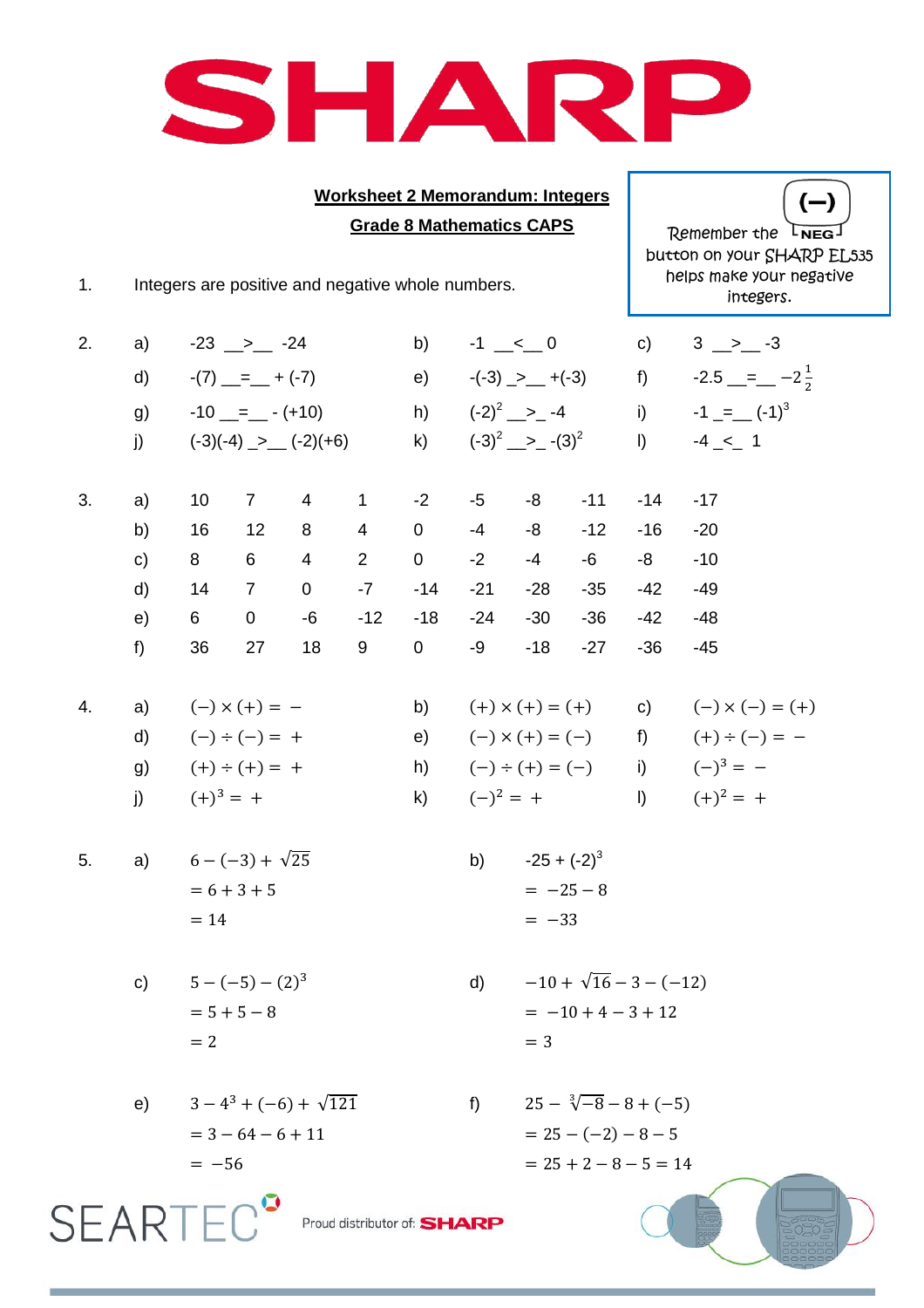g) 
$$
78 + 5(-3) + (-15)(2)
$$
  
\n $= 78 - 15 - 30$   
\n $= 33$   
\n $= 18$   
\n $h) -6(-2) + \frac{-12}{-2}$   
\n $= 12 + 6$   
\n $= 18$ 

i) 
$$
\sqrt{25} + \sqrt[3]{-125} + (-1)(-2)
$$
  
\n
$$
= 5 - 5 + 2
$$
\n
$$
= 2
$$
\nii)  $\frac{-5(3) + 6}{7 + (-4)}$   
\n
$$
= \frac{-15 + 6}{7 - 4}
$$
  
\n
$$
= \frac{-9}{3}
$$
  
\n
$$
= -3
$$

k) 
$$
\sqrt[3]{8} - (-4)(3) + (-4)^2
$$
  
\n= 2 + 12 + 16  
\n= 30  
\n  
\n $\sqrt[3]{-64} \times (-4) + \frac{16}{-2}$   
\n= -4 × (-4) - 8  
\n= 16 - 8  
\n= 8

m) 
$$
-\frac{10}{2} + \frac{24}{-3} - (4)(-3)
$$
  
\n= -5 - 8 + 12  
\n= -1  
\n $\frac{121}{144} + \frac{10+(-9)}{-2(-6)}$   
\n=  $\frac{11}{12} + \frac{10-9}{12}$   
\n=  $\frac{11}{12} + \frac{1}{12}$ 

$$
\sqrt{144} \quad -2(-6)
$$
  
=  $\frac{11}{12} + \frac{10-9}{12}$   
=  $\frac{11}{12} + \frac{1}{12}$   
= 1

 $\mathsf{p})$ 

 $r)$ 

$$
-4 + \frac{(-5)}{-1} - (-6)^2
$$
  
= -4 + 5 - 36  
= -35

$$
-1 + \frac{25}{-5} + (-4)(-1)(3)
$$
  
= -1 - 5 + 12  
= 6

q) 
$$
8 + \sqrt[3]{125} - (-3)^3
$$
  
=  $8 + 5 - (-27)$   
=  $13 + 27$   
= 40

$$
14 - \frac{\sqrt{49}}{3 - (-4)} + \sqrt[3]{27}
$$
  
= 14 - \frac{7}{3 + 4} + 3  
= 14 - \frac{7}{7} + 3  
= 14 - 1 + 3  
= 16

s) 
$$
-\frac{9}{-3} \times (-2)(3) + 1
$$

$$
= 3 \times (-6) + 1
$$

$$
= -18 + 1
$$

$$
= -17
$$

**SEARTEC<sup>®</sup>** 

 $-8-(-4)+(2)^3$  $t)$  $= -8 + 4 + 8$  $=4$ 



Proud distributor of: **SHARP**